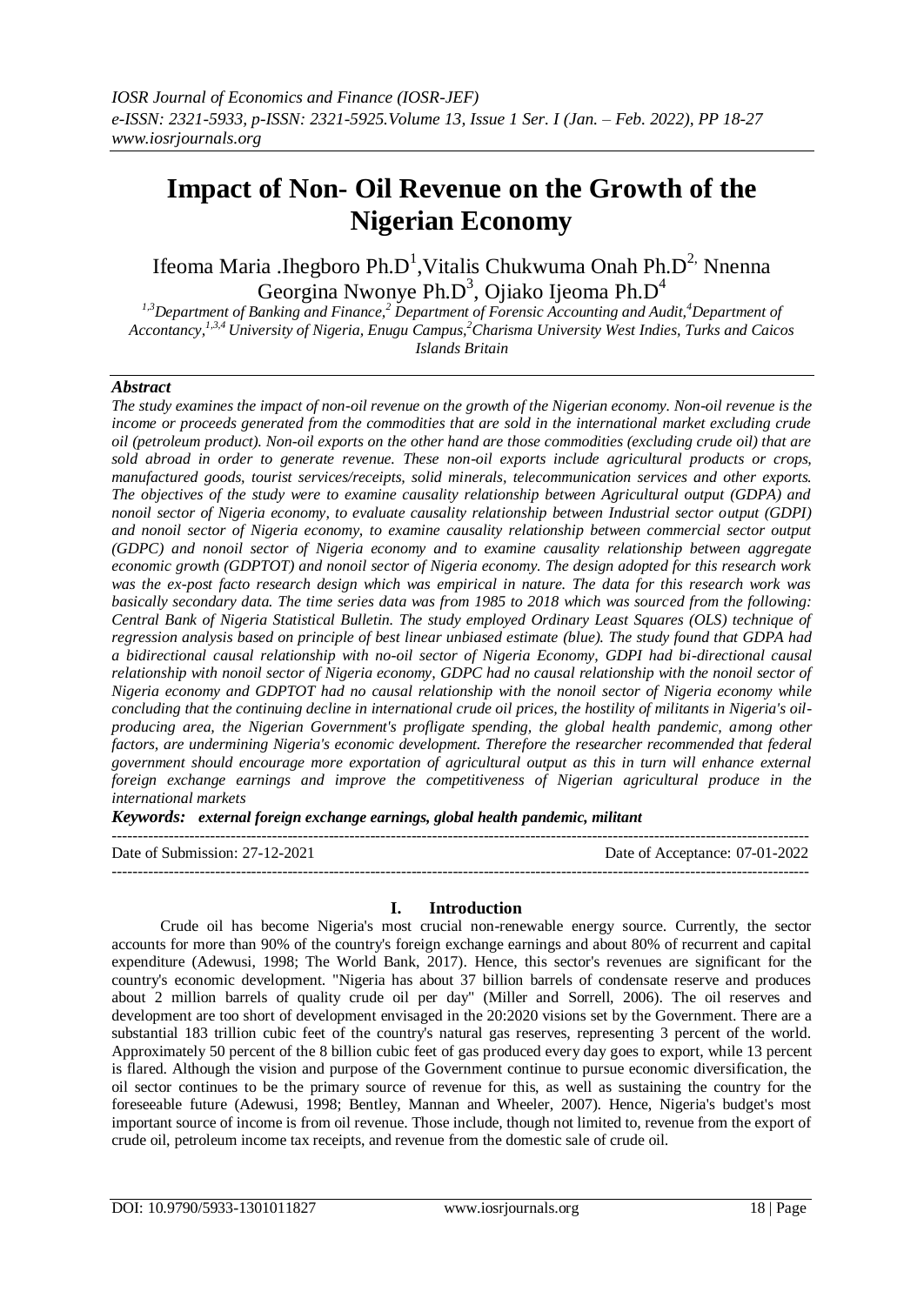In a market economy such as Nigeria, the justification for revenue generation stems from policy responsibilities, including but are not limited to economic stability, income redistribution, and service delivery in the form of public goods (William, 2006). The Government needs to leverage all revenue sources at the national and international levels to fulfill these obligations (Bohanon, Horowitz, and McClure, 2014). For optimum results, revenues generated from these different sources have to be used efficiently. The purpose of revenue generation is to enhance the welfare of a country's citizens, emphasizing promoting economic development by providing necessary facilities for improved public services through appropriate administrative and structural systems. Revenue generation as a revenue stream for Nigeria's development activities was a challenging problem mainly due to various insurgency forms, including evasion, neglect, and unethical activities. These activities are considered sabotaging the economy and are readily presented as reasons for the country (Algoni and Agrawwal, 2017). A daunting issue was the collection of taxes as a means of funding for development activities in Nigeria, mainly due to different forms of evasion, including resistance, fraud, and unethical practices. The Federal Government's over-reliance on the oil sector is harmful to the economy as oil revenues decline. The Government must, therefore, diversify the economy and concentrate on the non-oil industry. The Government expressed this frustration and therefore promised to increase the non-oil revenue (Abata, 2014). The Government has used taxation as one of the income-generating tools. The well-designed tax system can help developing countries prioritize their spending, build stable institutions, and enhance democratic accountability (Braütigam and Knack, 2004). The success or failure in any taxation scheme depends on how well it is handled. Despite the remarkable achievement recorded in the collection of revenues, it has not been fully utilized by the Government in developing economic activities. With this persistence variation, the location of the revenue base, the real gross domestic product and its subsequent rate of development, cannot be mistaken, in the light of global economic uncertainties (IMF, 2015) and, more recently, the fluctuation in the international crude oil price due to the effects of COVID-19 pandemic with its devastating impact on revenue generation (El-Erian, 2020). Good economic policy is vital for achieving sustainable economic development and increased revenue generation (Irfan, 2020).

The Government of Nigeria has abandoned the agricultural sector, and power sector neglect has adverse effects on manufacturing. The proliferation of tax evasion in the Nigerian tax system has also decreased the income from tax revenue, which eventually affects government spending (Ojijo and Oluwatosin, 2018). The number of people classified as unemployed increased from 17.6 million in the fourth quarter of 2017 to 20.9 million in the third quarter of 2018 (National Bureau of Statistics, 2018). This situation concerns Nigeria's contribution to economic development from the generation of oil and non-oil revenues. While there have also been reports on the contribution of revenue generation to the Nigerian economy's development, the majority have often differentiated the oil and non-oil revenue components. Therefore, this study aims to analyze the contributions of oil and non-oil revenue generation to economic development in Nigeria. It also addresses the following objectives of examining the impact of revenues generated through oil and non-oil on economic development in Nigeria and identified deficiency factors in Nigeria's depleting economic development.

# **II. Literature Review**

Salami, Amusa & Ojoye (2018), studied impact of non-oil revenue on the economic growth of Nigeria. The study covered the period 1981-2016 and gross domestic product was adopted as the proxy for economic growth and it was also used as the dependent variable. On the other hand, the study adopted non-oil revenue as the independent variable. The study made use of the Ordinary Least Squares (OLS) regression analysis to analyze the data collected from the Central Bank of Nigeria (CBN) Statistical Bulletin. Findings from the study revealed that non-oil revenue exerted a positive and significant impact on economic growth in Nigeria. The study therefore concluded that non-oil revenue exerted a significant impact on the economic growth of Nigeria.

Likita, Idisi & Nakah (2018), carried out an investigation on impact of non-oil revenue on economic growth in Nigeria. The study covered the period 1981 to 2016 and agricultural revenue, manufacturing revenue, solid minerals contributions, services revenue contribution, company income tax, and custom and excise duties tax were adopted as proxies for non-oil revenue and they were used as the independent variables. On the other hand, the study made use of gross domestic product (GDP) as proxy for economic growth and it served as the dependent variable. Unit root test was carried out to determine the stationarity of the variables while the cointegration test was carried out to ascertain the existence of long run equilibrium relationship among the variables. Thereafter, the Ordinary Least Squares (OLS) and error correction mechanism (ECM) techniques were used to analyze the data collected. Findings from the study showed that agricultural revenue, manufacturing revenue and services revenue exerted positive and significant impact on economic growth. On the other hand, the study showed that company income tax revenue exerted a negative and significant impact on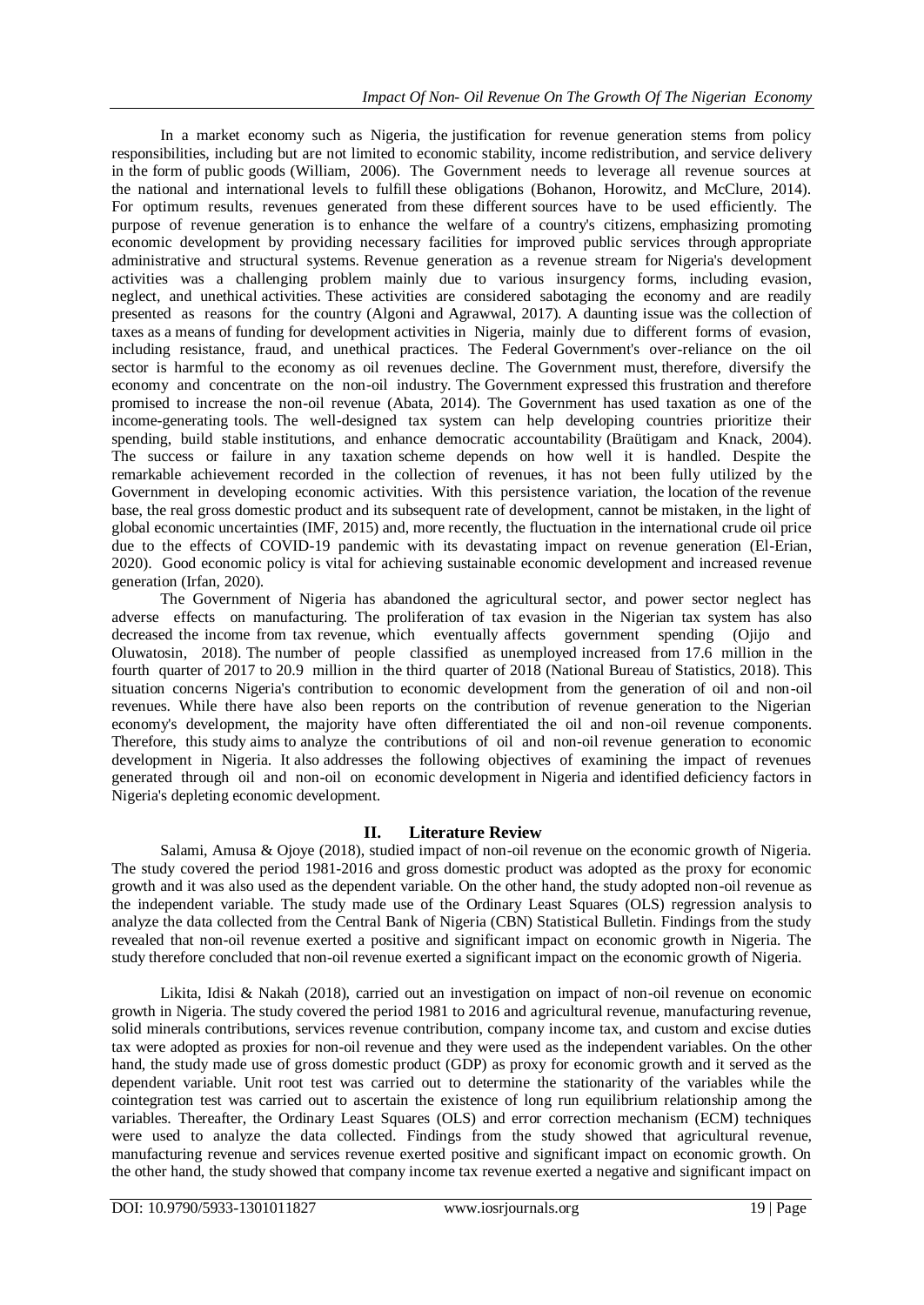economic growth in Nigeria. The study further revealed that solid minerals revenue exerted a negative and insignificant relationship with economic growth while custom and excise duties tax exerted a positive but insignificant impact on economic growth in Nigeria using the Ordinary Least Squares (OLS) estimation method. Using the error correction mechanism (ECM) model, the study revealed that agricultural revenue and services revenue exerted a positive and significant impact on economic growth of Nigeria whereas manufacturing revenue, solid minerals revenue and customs and excise duties tax exerted a positive but insignificant impact on economic growth of Nigeria. The study further revealed that company income tax revenue exerted a negative and significant impact on economic growth of Nigeria.

Kromiti, Kanadi, Ndangra & Lado (2017), carried out an investigation into the contribution of non-oil exports to economic growth in Nigeria. The study covered the period 1986 to 2015 and gross domestic product was used as a proxy for economic growth as well as the dependent variable. On the other hand, the study made use of non-oil export and exchange rate as the independent variables. Unit root test was carried out to determine the stationarity of the variables and the Autoregressive Distributed Lag (ARDL) methodology was used to determine impact of the independent variables on the dependent variable. Findings of the study revealed that non-oil revenue exerted a positive and significant impact on economic growth of Nigeria while exchange rate exerted a negative and weak significant impact on economic growth of Nigeria. The study concluded that nonoil exports made significant contribution to the Nigerian economic growth.

Kawai (2017), studied impact of non-oil exports on Nigerian economic growth. The study covered the 1980 to 2016 and real gross domestic product was adopted as proxy for economic growth and it was used as the dependent variable. On the other hand, non-oil export and exchange rate were used as the independent variables. Unit root test was carried out to determine the stationarity of the variables used in the study and Engel-Granger cointegration test was carried out to ascertain the existence of long run equilibrium relationship among the variables. Findings of the study showed that non-oil export exerted a positive and significant impact on economic growth of Nigeria whereas exchange rate exerted a negative and significant impact on economic growth of Nigeria. The study argued that non-oil exports exerted a significant impact on economic growth

Okezie & Azubuike (2016), studied the contributions of non-oil revenue to economic growth in Nigeria. The study covered the period 1980 to 2014 and gross domestic product and total revenue were used as dependent variables. On the other hand, the study used oil revenue and non-oil revenue as independent variables. The Ordinary Least Squares (OLS) multiple regression method was used to analyze the data collected for the study. Findings from the study showed that oil revenue contributed positively to economic growth in Nigeria. Conversely, the study showed that non-oil revenue contributed positively and weakly to economic growth in Nigeria. In addition, the study revealed that oil revenue and non-oil revenue made positive and significant contribution to total government revenue in Nigeria. Thus, the study concluded that non-oil revenue had made significant contribution to economic growth in Nigeria.

Riti, Gubak & Madina (2016), examined the exploration of the growth of non-oil sectors in Nigeria and how such growth had impacted on economic performance and diversification exercise of the Nigerian government. In the study, gross domestic product was used as a measure for economic performance and it served as the dependent variable. On the other hand, agriculture sector, manufacturing sector and telecommunication sector were used as proxies for non-oil sector and they served as the independent variables. The study made use of the autoregressive distributed lag model (ARDL) and vector error correction mechanism (VECM) methods as tools for analyzing the data collected. Findings of the study revealed that agriculture sector and telecommunication sector exerted positive and significant impact on Nigerian economic performance. The study also showed that manufacturing sector exerted a negative and significant impact on Nigerian economic performance.

Ojong, Ogar & Arikpo (2016) carried out an assessment of effect of tax revenue on the Nigerian economy. The study covered the period 1993 to 2012 and the gross domestic product was used as a measure for Nigerian economy and it served as the dependent variable. On the other hand, petroleum profit tax, company income tax and non-oil revenue were used as measures of tax revenue and they served as independent variables. The study made use of the Ordinary Least Squares (OLS) method to analyze the data collected. Findings from the study revealed that petroleum profit tax exerted a negative and insignificant effect on the Nigerian economy while company income tax exerted a positive and insignificant effect on the Nigerian economy. The study further showed that non-oil revenue exerted a positive and significant effect on Nigerian economy.

Kawai (2017), carried out an analysis of effects of oil and non-oil export on economic growth in Nigeria. The study covered the period 1981 to 2015 and the gross domestic product was used as proxy for economic growth and gross domestic product served as the dependent variable. The study made use of oil revenue and non-oil revenue as proxies for oil and non-oil exports respectively and they were used as the independent variables. The study carried out the unit root test to test for stationarity of the variables and the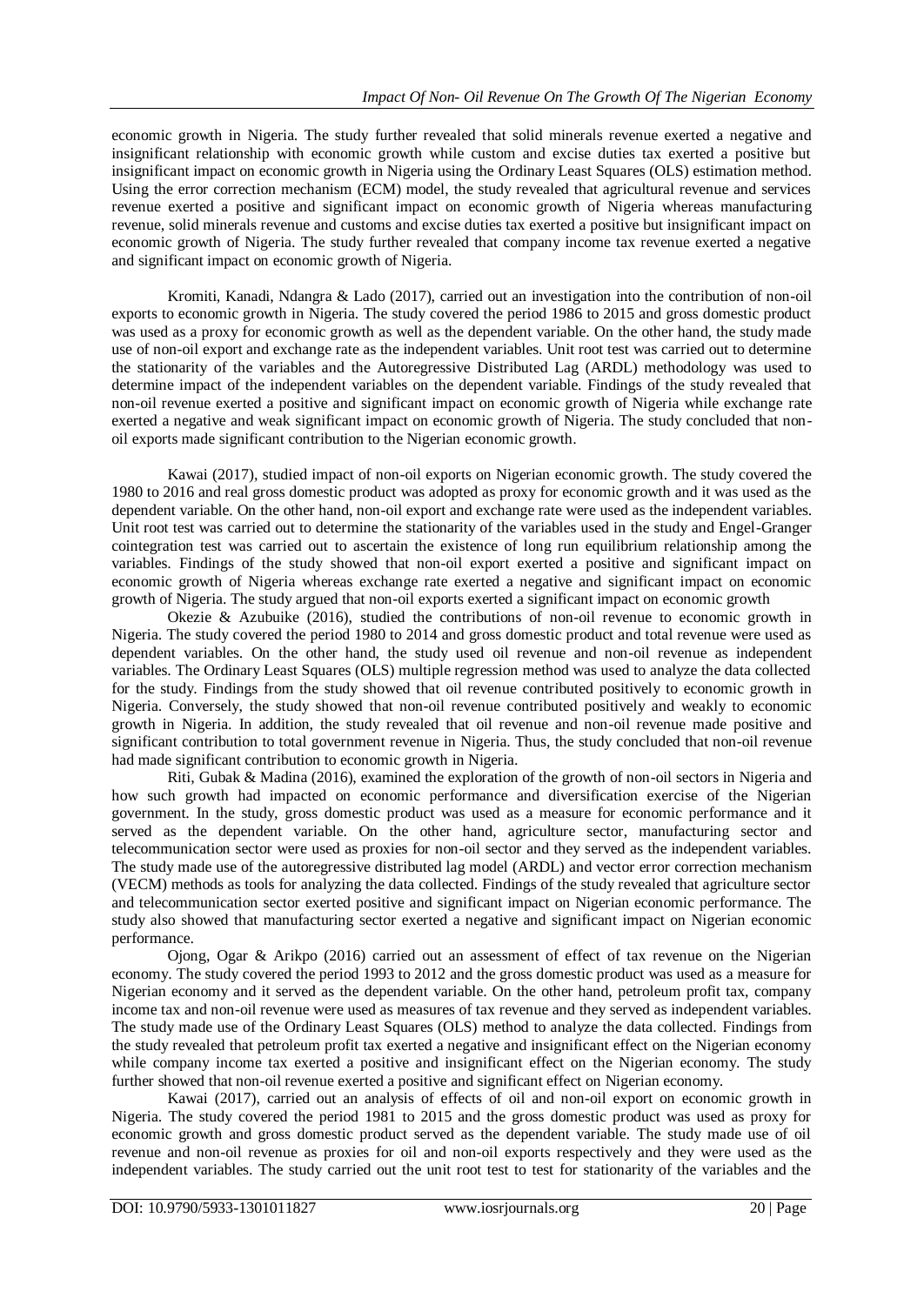cointegration test was also carried out to determine the existence of long run equilibrium relationship among the variables. Thereafter, the Granger-causality test was carried out to ascertain the flow of causation among the variables and cointegrating regression technique was used to determine effect of the independent variables on the dependent variable. Findings from the study revealed that oil export exerted a negative and significant effect on economic growth whereas non-oil export revenue exerted a positive and significant effect on economic growth in Nigeria. The granger-causality test showed that there existed a bidirectional causality relationship between non-oil revenue and gross domestic product. The implication of the granger causality test was that nonoil revenue determined the level of economic growth in Nigeria and economic growth in Nigeria also determined the non-oil revenue.

Igwe, Edeh & Ukpere (2015) examined impact of non-oil sector on economic growth in Nigeria for the period 1981 to 2012. The study adopted gross domestic product as a proxy for economic growth and it served as the dependent variable while net export, capital stock and labour were adopted as independent variables. The study employed Johansen cointegration test, vector error correction mechanism (VECM) and Granger-causality test as analytical tools. Findings from the study showed that non-oil export had a positive and significant impact on economic growth in Nigeria in both the short run and long run. The Granger causality test revealed that there was no causality between non-oil export and economic growth in Nigeria. The study further showed that both capital stock and labour had positive impact on economic growth of Nigeria.

Mohsen (2015), studied how non-oil trade and gross domestic product are related especially in petroleum exporting countries. The study covered the period 1975 to 2010 and gross domestic product was used as a measure for economic growth and thus served as the dependent variable. On the other hand, oil exports revenue and non-oil export revenue were used as independent variables. Granger-causality test was carried out to determine the flow of causation among the variables; cointegration test was carried out to determine existence of long run equilibrium relationship among the variables and thereafter the panel data analysis was carried out to ascertain impact of the independent variables on the dependent variable using the data collected. Findings from the study revealed that both oil export revenue and non-oil sector revenue had positive and significant relationship with gross domestic product. From the Granger-causality test, it was revealed that a bidirectional relationship existed between nonoil export revenue and gross domestic product. This indicated that non-oil export revenue drove gross domestic product while gross domestic product also drove non-oil export revenue in petroleum exporting countries. On the other hand, the study revealed that there was unidirectional relationship between oil export revenue and gross domestic product. This indicated that oil export revenue determined the growth of gross domestic product and not otherwise.

Onwuchekwa & Aruwa (2014) investigated impact of tax on the economic growth in Nigeria and used ex-post facto research method to articulate their position. They employed Ordinary Least Square technique to analyze their data. They discovered that VAT contributed significantly to total revenue of government and growth of Nigeria, though the increase was not explosive. They were of the opinion in their recommendation that to boost tax revenue, government needed to boost revenue collected from VAT, not by increasing VAT rate of 5%, but by closing every VAT revenue leakage, sensitizing the management of companies on the need to remit VAT revenue collection and adequate training of staff of Federal Inland Revenue Service (FIRS).

Ifeacho, Omoniyi & Olufemi (2014), studied relationship between non-oil exports and economic development of Nigeria. The study made use of per capita income as a measure for economic development and it stood as the dependent variable. The study made use of inflation rate, exchange rate, non-oil export, trade openness and capital formation as the explanatory variables. The study employed the Ordinary Least Squares (OLS) multiple regression method in order to analyze the data collected in the study. Findings from the study revealed that non-oil export had a positive and significant relationship with economic development in Nigeria. On the other hand, inflation rate, exchange rate and capital formation had positive and insignificant relationship with economic growth in Nigeria. Finally, the study showed that trade openness had a negative and insignificant relationship with economic growth in Nigeria. The study concluded that non-oil exports had significant relationship with economic development in Nigeria.

Aladejare & Saidi (2014), investigated the factors that determine economic growth in Nigeria. The study covered the period 1970 to 2012. Real gross domestic product was used as a measure of economic growth and it stood as the dependent variable. On the other hand, non-oil export revenue, real exchange rate, consumer price index and real interest rate were used as determining factors and the independent variables. Unit root test was used to test for stationarity of the variables and the cointegration test was used to determine existence of long run equilibrium relationship among the variables. The autoregressive distributed lag (ARDL) bound test was used as the analytical tool for analyzing the data collected. Findings from the study revealed that non-oil export revenue and consumer price index were positive and significant determinants of economic growth in the long run while real exchange rate was a negative and significant determinant of economic growth in the long run. On the other hand, the study revealed that interest rate was a positive and insignificant determinant of economic growth in the long run. But in the short run, the study showed that non-oil export and consumer price index were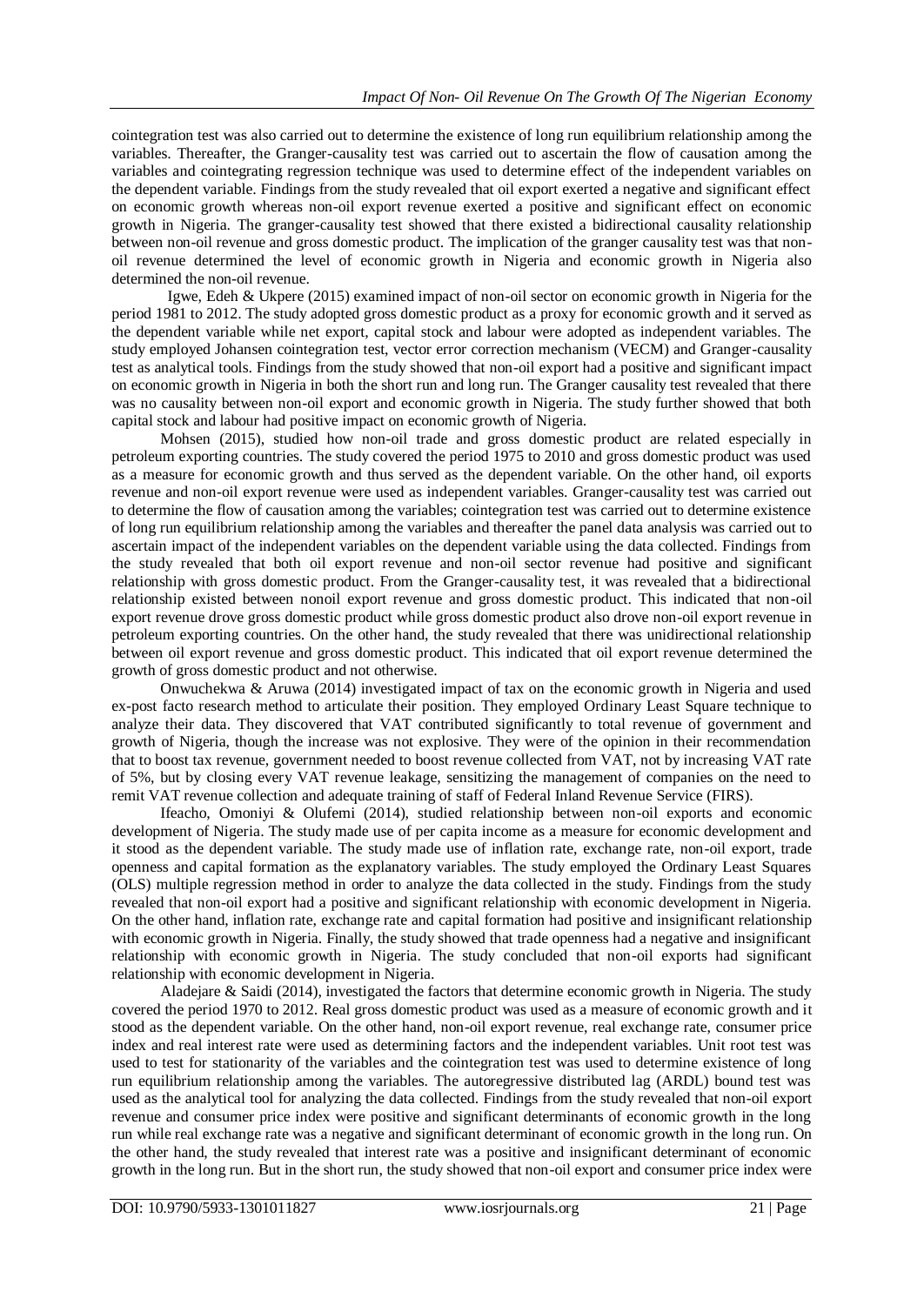positive and significant determinants of economic growth whereas exchange rate was a positive and insignificant determinant of economic growth. In addition, the study showed that interest rate was a negative and weak significant determinant of economic growth in the short run.

#### **III. Methodology**

The research design employed by the researcher is *ex post* facto research which aims at determining or establishing or measuring the relationship between one variable and another or the impact of one variable on another. This is a form of analyses based on already completed events and seeks to draw inference from the causal interaction of the reported series.

The nature of data for analysis of this study is secondary and was obtained from the Central Bank of Nigeria Statistical Bulletin, 2018.

Granger test of causality is used to check the likelihood of bidirectional, unidirectional or no causation between the disaggregated values of economic growth (sectors of agriculture – GDPA, Industry – GDPI and Commerce - GDPC) and the nonoil sector revenue of the Nigerian economy. The Granger causality model for the hypotheses appears thus:

$$
EG_t = \sum_{i=1}^n \delta_i NONOLL_{t-1} + \sum_{i=j}^n \alpha_i EG_{t-j} + \varepsilon_t
$$
  
NONOLL<sub>t</sub> = 
$$
\sum_{i=1}^n \delta_i EG_{t-1} + \sum_{i=j}^n \alpha_i NONOLL_{t-j} + \varepsilon_t
$$

where:

 $EG<sub>t</sub>$  and NONOIL<sub>t</sub> are tested for direct and reverse causation in a pairwise manner  $\varepsilon_t$  = error term.

The specific models for the hypotheses are:

#### **Hypothesis One**

There is no causal relationship exist between GDPA and nonoil sector of Nigeria economy.

$$
GDPA_t = \sum_{i=1}^n \delta_i NONOIL_{t-1} + \sum_{i=j}^n \alpha_i GDPA_{t-j} + \varepsilon_t
$$
  
NONOIL<sub>t</sub> = 
$$
\sum_{i=1}^n \delta_i GDPA_{t-1} + \sum_{i=j}^n \alpha_i NONOIL_{t-j} + \varepsilon_t
$$

#### **Hypothesis Two**

There is no causal relationship exist between GDPI and nonoil sector of Nigeria economy.

$$
EG_t = \sum_{i=1}^{n} \delta_i NONOIL_{t-1} + \sum_{i=j}^{n} \alpha_i GDPI_{t-j} + \varepsilon_t
$$
  
NONOIL<sub>t</sub> = 
$$
\sum_{i=1}^{n} \delta_i GDPI_{t-1} + \sum_{i=j}^{n} \alpha_i NONOIL_{t-j} + \varepsilon_t
$$

#### **Hypothesis Three**

There is no causal relationship exist between GDPC and nonoil sector of Nigeria economy.

$$
GDPC_t = \sum_{i=1}^{n} \delta_i NONOLL_{t-1} + \sum_{i=j}^{n} \alpha_i GDPC_{t-j} + \varepsilon_t
$$
  
NONOLL<sub>t</sub> = 
$$
\sum_{i=1}^{n} \delta_i GDPC_{t-1} + \sum_{i=j}^{n} \alpha_i NONOLL_{t-j} + \varepsilon_t
$$

#### **Hypothesis Four**

There is no causal relationship exist between GDPTOT and nonoil sector of Nigeria economy.

$$
GDPTOT_t = \sum_{i=1}^{n} \delta_i NONOIL_{t-1} + \sum_{i=j}^{n} \alpha_i GDPTOT_{t-j} + \varepsilon_t
$$
  
\n
$$
NONOIL_t = \sum_{i=1}^{n} \delta_i GDPTOT_{t-1} + \sum_{i=j}^{n} \alpha_i NONOIL_{t-j} + \varepsilon_t
$$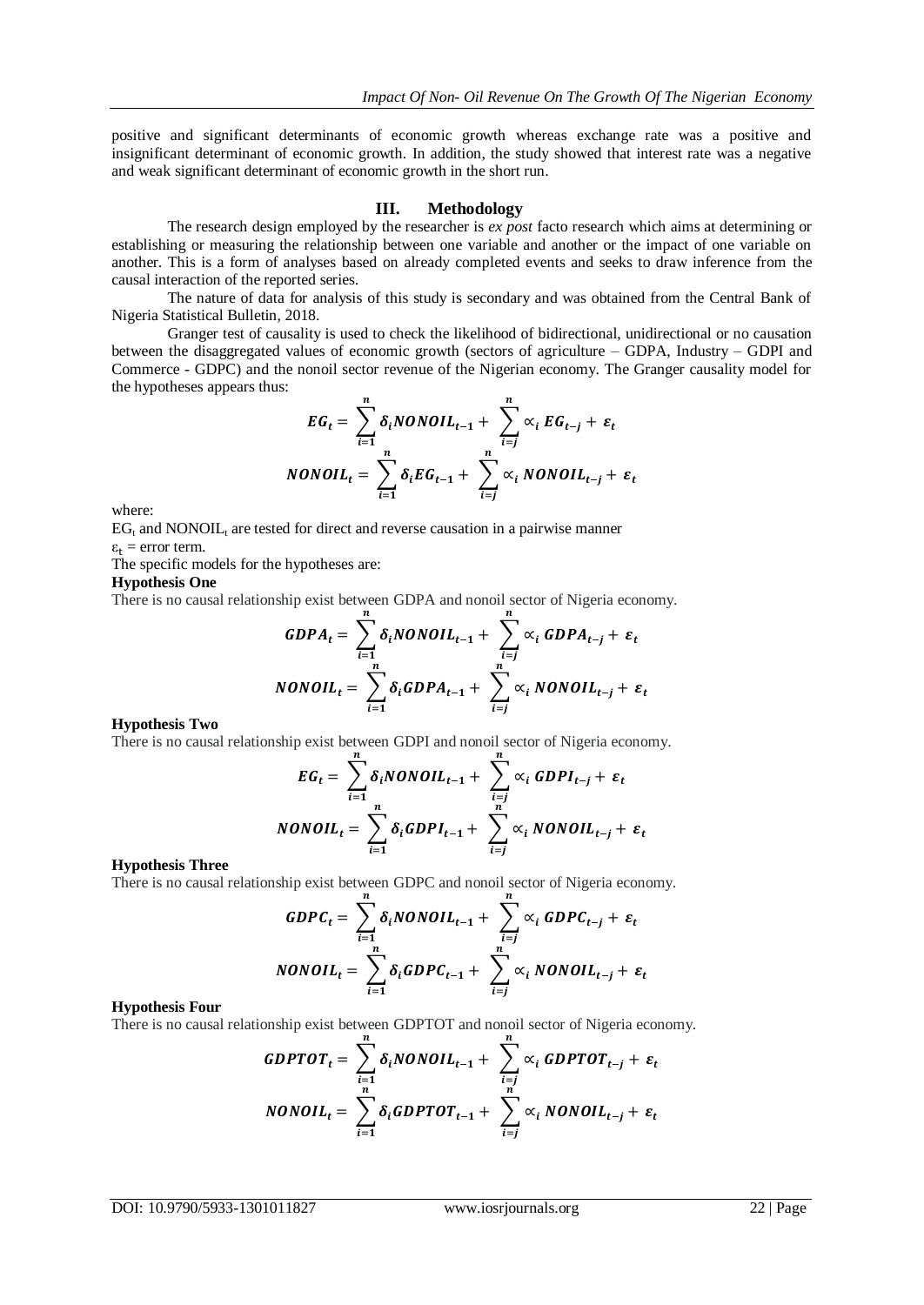# **4.1. Data Description**

# **IV. Results and Discussion**

The descriptive statistics was performed to describe the variables of study using some descriptive measures such as mean, standard deviation, skewness and kurtosis. The results of the descriptive analysis were presented in table 4.2.

| Variables     | Media  | Median | Maximum | Std.Dev | <b>Skewness</b> | Kurtosis | Prob | Ob |
|---------------|--------|--------|---------|---------|-----------------|----------|------|----|
| <b>GDPtot</b> | 307942 | 9733.2 | 12772.5 | 38667.7 | 1.125           | 2.936    | 0.02 | 34 |
| <b>GDPA</b>   | 7018.2 | 3133.5 | 27371.3 | 8169.5  | 0.98            | 2.71     | 0.06 | 34 |
| <b>GDPI</b>   | 6204.2 | 2139.5 | 26129.9 | 7448.9  | 1.085           | 2.935    | 0.06 | 34 |
| <b>GDPC</b>   | 5452.3 | 1368.7 | 21918.4 | 7078.15 | 1.2051          | 3.106    | 0.01 | 34 |
| <b>NONOIL</b> | 1053.2 | 500.9  | 4006.0  | 1249.9  | 0.96            | 2.47     | 0.05 | 34 |

**Table 4.2 Summary of Descriptive Statistics**

*Source: Author's2021*

The descriptive statistics in Table 4.2 presents the measures of central tendency as well as spread of the variables under study. The Skewness which measures symmetry or departure from symmetry and Kurtosis which is a measure of peakedness or flatness of the distribution or series are also shown. The series which is reported platykurtosis because in normally distributed. Jarque – Bera which is a test for normality is also reported. All variables (GDPtot, GDPA, GDPI, GDPC and NONOIL) were positively skewed except GFCF. Examining the kurtosis, all variables (GDPtot, GDPA, GDPI, GDPC and NONOIL) had their kurtosis coefficient greater than zero which indicates that they are all leptokurtic. The Jarque-Bera statistics tested the null hypothesis that a series is normally distributed. The null hypothesis is rejected when the probability value is not significant at 5 percent. Using the probability values as computed in Table 4.2, the variables, GDPtot, GDPA, GDPI, GDPC and NONOIL are not normally distributed except for GDPA which is normally distributed as their respective probability values are not significant at 5 percent.

# **4.2 Correlation Matrix**

To further show the properties of the series under study, the degree of linear association is shown by table 4.3 below:

| <b>GDPTOT</b> | <b>GDPA</b> | <b>GDPI</b> | <b>GDPC</b> | <b>NONOIL</b> |  |  |
|---------------|-------------|-------------|-------------|---------------|--|--|
|               |             |             |             |               |  |  |
| 0.995719      |             |             |             |               |  |  |
| 60.93596      |             |             |             |               |  |  |
| 0.0000        |             |             |             |               |  |  |
| 0.980026      | 0.97844     |             |             |               |  |  |
| 27.87686      | 26.79668    |             |             |               |  |  |
| 0.0000        | 0.0000      |             |             |               |  |  |
| 0.995947      | 0.989171    | 0.959541    |             |               |  |  |
| 62.64170      | 38.12489    | 19.27763    |             |               |  |  |
| 0.0000        | 0.0000      | 0.0000      |             |               |  |  |
| 0.988353      | 0.985327    | 0.984165    | 0.976576    |               |  |  |
| 36.73962      | 32.65675    | 31.40847    | 25.67384    |               |  |  |
| 0.0000        | 0.0000      | 0.0000      | 0.0000      |               |  |  |
|               |             |             |             |               |  |  |

**Table 4.2 Summary of Descriptive Statistics**

# *Source: Author's 2021*

From the result in table 4.3, all the series share bivariate positive and significant correlation one with another. More so, all share positive and significant relationship with related variables.

## **4.3 Unit Root Analysis**

Stationarity test was performed on the time series data using Augmented Dickey Fuller (ADF) test. Times series data tend to have stationarity problem hence the need to carry out this test. If the critical value is less than the ADF statistics, the null hypothesis that states that the variable has no unit root will be rejected at the particular level of significance which is usually 5 percent level of significance.

| Variable      | ADF     | At 5% Levels | Probability | Difference |  |  |  |
|---------------|---------|--------------|-------------|------------|--|--|--|
| <b>GDPTOT</b> | $-3.34$ | $-2.95$      | 0.02        | 111        |  |  |  |
| <b>LGDPA</b>  | $-3.68$ | $-3.55$      | 0.03        | 1 ( 1      |  |  |  |
| <b>GDPI</b>   | $-6.71$ | $-3.58$      | 0.0000      | 101        |  |  |  |
| <b>LGDPC</b>  | $-3.38$ | $-2.95$      | 0.01        | 1 ( 1      |  |  |  |
| <b>NONOIL</b> | -4.67   | $-2.95$      | 000. U      | 111        |  |  |  |

**Table 4.3: Unit Root Test Results**

*\* Stationary at 1% significance level \*\* Stationary at 5% significance level Source: Author's Compilation from E-views 10.0 See Appendix 3 extracted from E-views 10.0*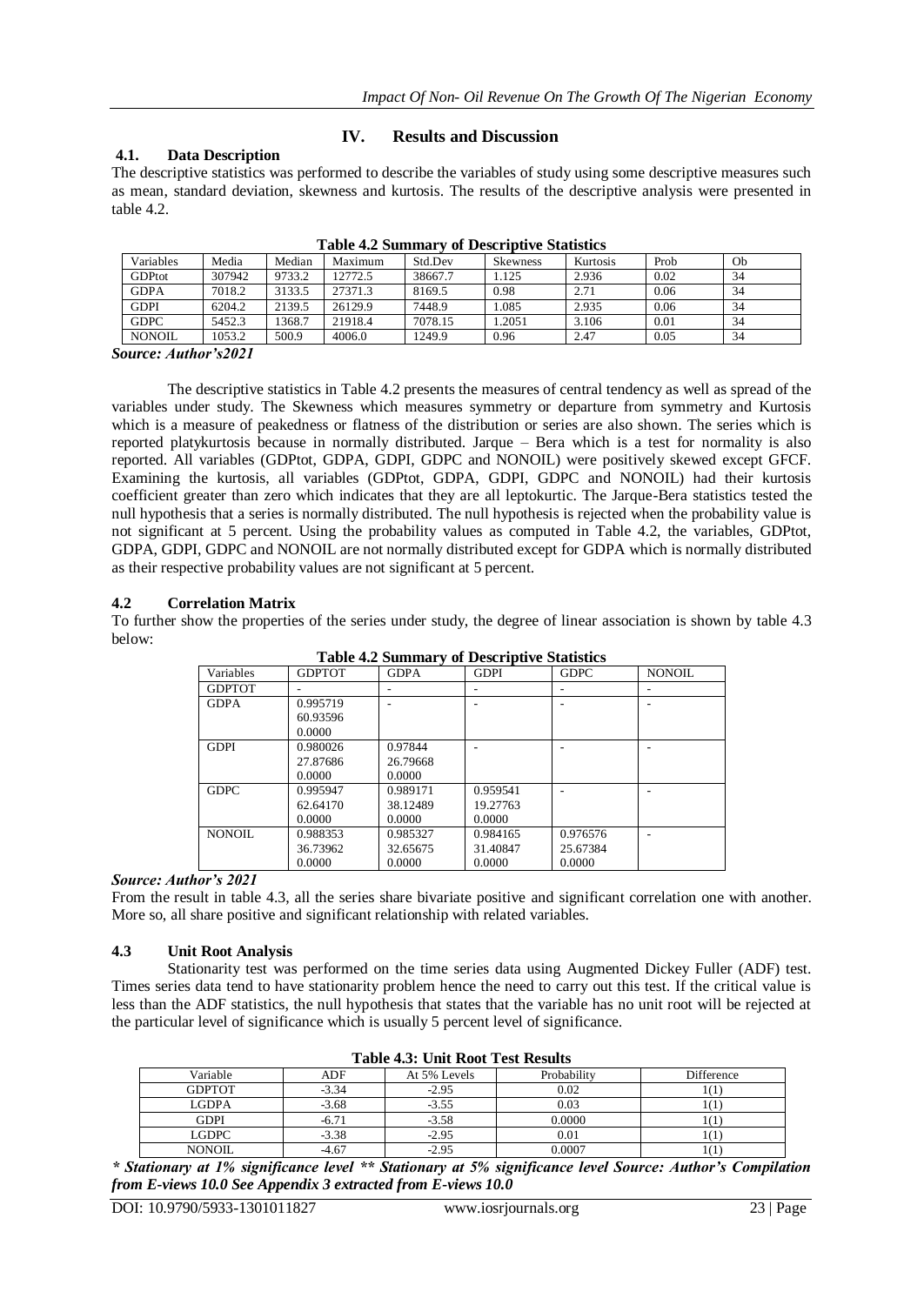Table 4.3 shows that all the variables were integrated of order one. The variables tested as seen in table 4.3, had ADF statistics that was higher than the critical values at 5 percent level of significance.

# **4.4 Hypotheses Testing**

Granger causality (Granger, 1969) analyses to what extent the change of past values of one variable accounts for later variation of other variables. Therefore, Granger causality exists between variables yt and xt , if by using the past values of variable yt , the variable xt can be predicted with a better accuracy, and relating to a case when past values of variables yt are not being used, with an assumption that other variables stay unchanged. Granger causality test usually analyses two variables together, testing their interaction. All of the possible permutations of the two variables are:

- 1. Unidirectional Granger causality from variables  $x_t$  to variables  $y_t$ ,
- 2. Bi-directional casualty,
- 3. No causality.

In all possible cases, a common assumption is that the data are stationary. Stationarity in a Random Process implies that its statistical characteristics do not change with time. If not the Granger causality on non-stationary time data can lead to false casual relation (Cheng, 1996). Economic and energetic time series usually have the problem of non stationarity series. The reason most often lies in constant change of legal and technical regulations and rules, and is making changes in the economic relations, which influences the change of time series. The change of regulations can affect the stationary time series, but in that case the relation between variables before and after the changes is stable. Non-stationary time series are trying stationarity with certain mathematic procedures, for example differentiation of variables.

# **4.5.1 Granger Causality Test**

1. There is no causal relationship exist between GDPA and nonoil sector of Nigeria economy.

- 2. There is no causal relationship exist between GDPI and nonoil sector of Nigeria economy.
- 3. There is no causal relationship exist between GDPC and nonoil sector of Nigeria economy.
- 4. There is no causal relationship exist between GDPTOT and nonoil sector of Nigeria economy

| Null Hypothesis:                         | Obs | F-Statistic | Prob.    |
|------------------------------------------|-----|-------------|----------|
| GDPA does not Granger Cause LOGGDPTOT    | 32  | 0.53205     | 0.5934   |
| LOGGDPTOT does not Granger Cause GDPA    |     | 0.63567     | 0.5373   |
| GDPI does not Granger Cause LOGGDPTOT    | 32  | 0.54599     | 0.5855   |
| LOGGDPTOT does not Granger Cause GDPI    |     | 0.97355     | 0.3906   |
| LOGGDPC does not Granger Cause LOGGDPTOT | 32  | 0.29023     | 0.7504   |
| LOGGDPTOT does not Granger Cause LOGGDPC |     | 4.44560     | 0.0214   |
| NONOIL does not Granger Cause LOGGDPTOT  | 32  | 1.33656     | 0.2796   |
| LOGGDPTOT does not Granger Cause NONOIL  |     | 1.25607     | 0.3009   |
| GDPI does not Granger Cause GDPA         | 32  | 1.69973     | 0.2017   |
| GDPA does not Granger Cause GDPI         |     | 22.6815     | $2.E-06$ |
| LOGGDPC does not Granger Cause GDPA      | 32  | 0.65966     | 0.5252   |
| GDPA does not Granger Cause LOGGDPC      |     | 0.05924     | 0.9426   |
| NONOIL does not Granger Cause GDPA       | 32  | 5.47742     | 0.0101   |
| GDPA does not Granger Cause NONOIL       |     | 10.4540     | 0.0004   |
| LOGGDPC does not Granger Cause GDPI      | 32  | 0.79334     | 0.4626   |
| GDPI does not Granger Cause LOGGDPC      |     | 0.01087     | 0.9892   |
| NONOIL does not Granger Cause GDPI       | 32  | 4.84950     | 0.0159   |
| GDPI does not Granger Cause NONOIL       |     | 10.3738     | 0.0005   |
| NONOIL does not Granger Cause LOGGDPC    | 32  | 0.04064     | 0.9602   |
| LOGGDPC does not Granger Cause NONOIL    |     | 1.21765     | 0.3117   |

#### **Table 4.5 : Granger Causality Test**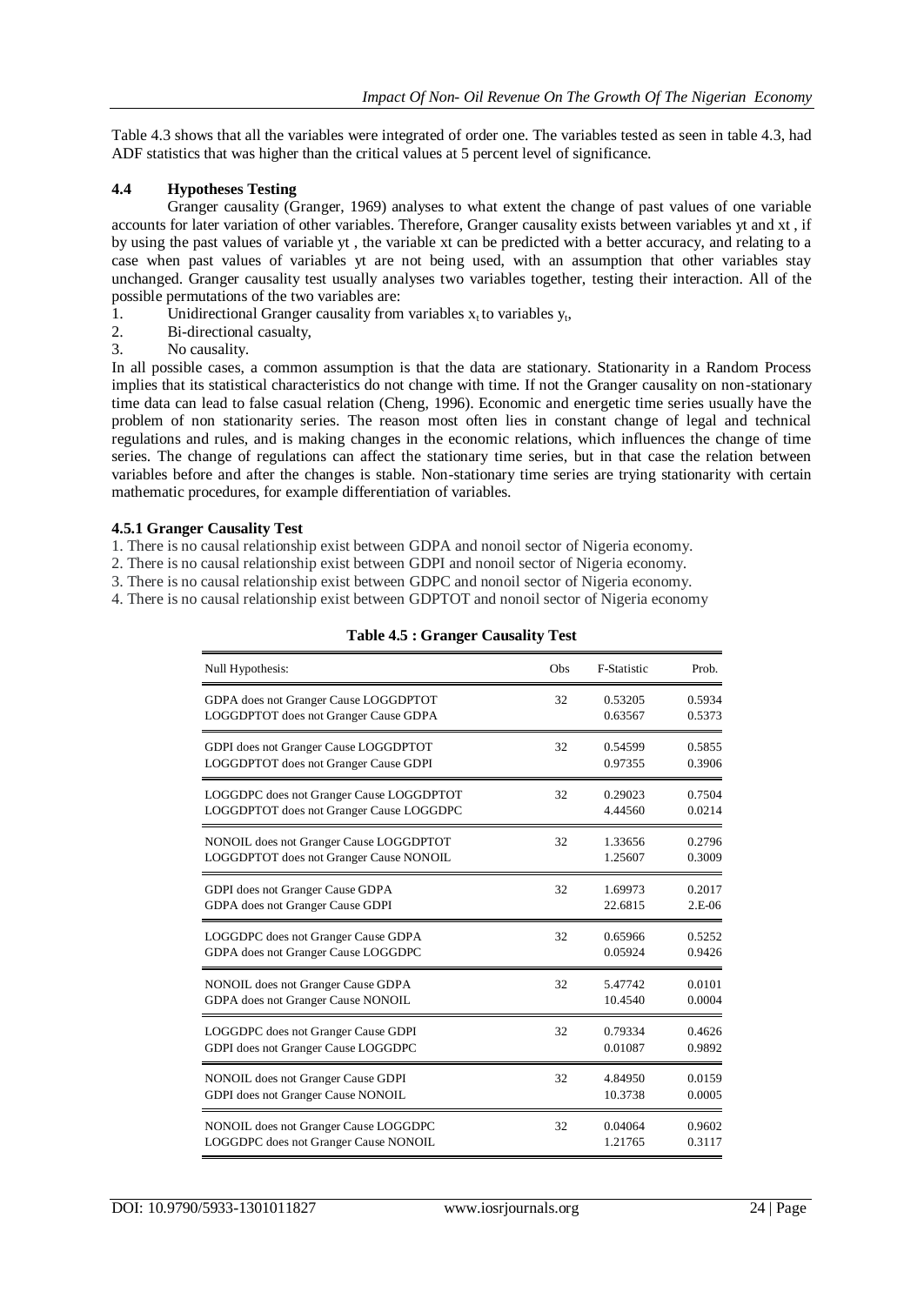# **V. Conclusion and Recommendations**

This study investigated impact of non-oil export on economic growth in Nigeria using a time series data for the period 1985-2018. The ARDL bounds test confirms existence of cointegration among the variables. While exchange rate (EXR) has a negative statistically insignificant relationship with economic growth in the shortrun, its long run relationship shows a positive relationship with economic growth. However, non-oil export (NOE) has a statistically positive significant impact on economic growth. In the short run, the relationship between inflation (INF) and economic growth is negative and statistically insignificant. Similarly, both in the short run and lung run trade openness (TOP) and economic growth has a negative and statistically insignificant relationship. The Granger causality test signifies there is no causality relationship between RGDP, NOE, 1NF and EXR and uni-directional causality relationship that runs from RGDP to TOP meaning that trade openness (TOP) granger causes economic growth in Nigeria within the period under the study. The study concludes that the continuing decline in international crude oil prices, the hostility of militants in Nigeria's oil-producing area, the Nigerian Government's profligate spending, the global health pandemic, among other factors, are undermining Nigeria's economic development.

## **It is recommended that:**

1. Government should encourage more exportation of agricultural output as this in turn will enhance external foreign exchange earnings and improve the competitiveness of Nigerian agricultural produce in the international markets.

2. Nigeria Government should strengthen the current policy on non-oil export to ensure proper implementation and monitoring. They should ensure that implementation plans were strictly adhered to and monitoring agencies were empowered and are actually doing their job properly.

3. Nigeria Government should include all products that can be produced locally in the list of banned imported goods to promote massive production. This would push down prices of goods and services and inflation rate to 2-3%.

4. There is need for government to ensure that the business environment is friendly with steady power supply and enough security for industry.

## **Reference**

- [1]. Abalu E.R. (1975). The prospect of made-in-Nigeria Goods in world markt. *The Journal of*
- [2]. *Management Sciences,* pp. 23-27.Abaa, M.A. (2014). The Impact of Tax Revenue on the Nigerian Economy (Case of federal Board of Inland Revenue). *Journal of Policy and Development Studies*, Vol. 9, No. 1, 109 –121.
- [3]. Abogan, O.P., Akinola, E.B. & Baruwa, O.I. (2014). Non-oil export and Economic growth in Nigeria (1980-2011), Journal of Research in Economics and International Finance, 3 (1), 1-11.
- [4]. Adereti, S. A., Sanni, M. R. & Adesina, J. A. (2011); "Value Added Tax and economic Growth of Nigeria". European Journal of Humanities and Social Science. 10(1); 456-471.
- [5]. Adewusi, V.A. (1998). Development of Petroleum Resources in Nigeria -Advances, Challenges, and Opportunities. *Petroleum Science and Technology*, Vol. 16, Issue 7-8, Pages 685-695.
- [6]. Adeyemi, O.T. (2004). Economic Integration of Non-Oil Exports on Nigerian Economic Development. (Unpublished) Submitted In Partial Fulfillment of The Requirements For The Degree of M.Sc. Economics, Lagos State University, Lagos, Nigeria. 11-18.
- [7]. Ajakaiye D.O (1987). Economic Development. Nigeria Institute of Social and Economic Research (NISER) Ibadan.
- [8]. Akinlo, E. A. (2012). How important is oil in Nigeria's economic growth. Journal of Sustainable Development, 5(4), 11-34
- [9]. Algoni, U.S. and Agrawwal, P.K (2017). An Assessment of the Contribution of Taxon Nigeria's Economic Development and its Effects on Companies' Performance in Nigeria. *International Journal of Scientific and Research Publications*, Volume 7, Issue 7, 476 –484.
- [10]. Alm, J. & El-Ganainy, A. (2012); "Value-added Taxation and Consumption. Tulane Economics, Working Paper Series. Available online from http://econ.tulane.edu/RePEc/pdf/tul.pdf. Accessed on 3rd May, 2016.
- [11]. Amsden, J.C. (1989). Official Debt Rescheduling. *External Debt Management* edited by Mehran, Hassanali, International Monetary Fund, Washington D.C.
- [12]. Anyanwu, J. C. & Oaikhenan, H. E. (1995); "Modern Macroeconomics: Theory and Application in Nigeria"; Joanee Educational Publishers Ltd, Onitsha, Nigeria.
- [13]. Anyanwu, J. C. (1997); Nigeria's Public Finance.Onitsha, Joance Education Publishers.
- [14]. Ariyo, A (1997); Productivity of the Nigerian Tax System: 1970-1990. Department of Economics, University of Ibadan.
- [15]. Asogwa, F. O. & Nkolika, O. M. (2013); "Value Added Tax and Investment Growth in Nigeria: Time Series Analysis".IOSR Journal of Humanities and Social Science (IOSR-JHSS).18(1); 28-31.
- [16]. Bakare, A.S. (2013); Value added tax and output growth in Nigeria. Proceeding of 8th Annual London Business Besearch Conference Imperial College, London, UK, .8-9 July, 2013. 1-11.
- [17]. Bird, R. M. (2005); "Value-Added Taxes in Developing and Transitional Countries: Lessons and Questions", Paper Prepared for the First Global International Tax Dialogue Conference on VAT, Rome, March 15-16.
- [18]. Bogetic, Z. & Hassan, F. (1993); "Determinants of Value Added Tax Revenue: A Cross Sectional Analysis". Working Paper Series no 1203, World Bank, Washington D.C.
- [19]. Bohanon, C.E., Horowitz, J.B., and McClure, J.E. (2014). Saying Too Little, Too Late: Public Finance Textbooks and the Excess Burdens of Taxation, *Econ Journal Watch*. 11(3): 277–296.
- [20]. Braütigam, D., and Knack, S. (2004). Foreign Aid, Institutions, and Governance in Sub-Saharan Africa, *Economic Development and Cultural Change*, Vol. 52 No. 2, pp. 255-86.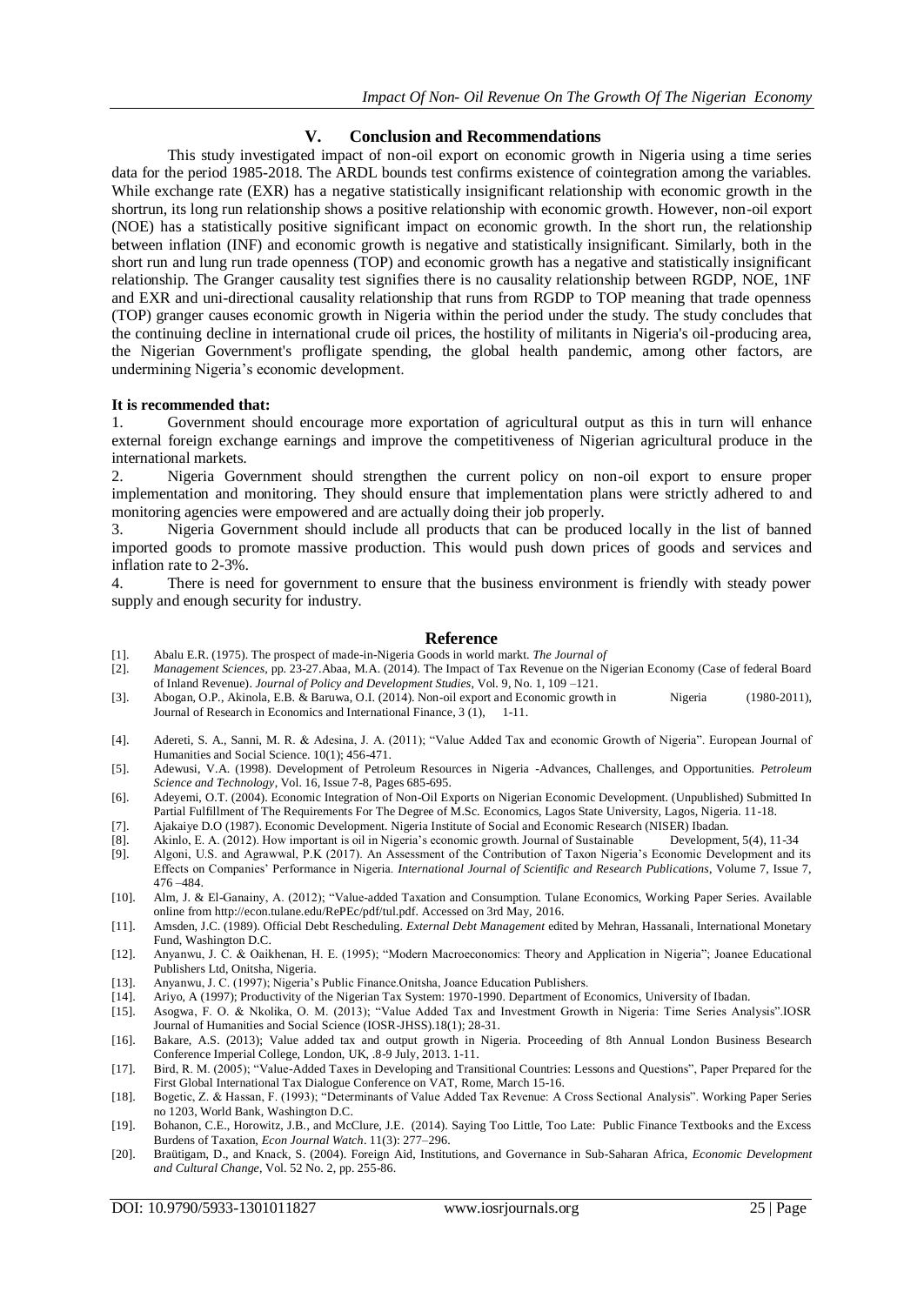- [21]. Cheng, B.S. (1996). An Investigation of Cointegration and Causality between Energy Consumption and Economic Growth", Journal of Energy and Development, 21(2), 73-84
- [22]. Chigbu, E. C. & Ali, P. I. (2014); "Econometric Analysis of the Impact of Value Added Tax on Economic Growth in Nigeria. European Journal of Business and Management.6 (18); 31- 36.
- [23]. Chigbu, E. E. (2014); "A Cointegration of Value Added Tax and Economic Growth in Nigeria: 1994- 2012". International Journal of Management Sciences and Business Research.3(2); 95-103.
- [24]. Claus, I. Haugh, D. Scobies, G. & Tornquist, J. (2001); "Savings and Growth in an Open Economy". Treasury Working Paper, Available from http//11.treasury.gov.pdf. Accessed: 23 April, 2016.
- [25]. Denis, B. (2010); "Investigating the Relationship Between VAT and GDP in Nigerian Economy". Journal of Management and Corporate Governance, 2.
- [26]. Ehui, S. and M. Tsigas, (2006), "Identifying agricultural investment opportunities in sub-Saharan Africa: A global, economy-wide analysis," African Journal of Agricultural and Resource Economics, 1(1):1-19, December.
- [27]. Ekpo, K and Egwaikhide, O. (1994). The Ijaws and the Niger Delta: The Challenge of Leadership, Keynote Address at the 1994 Boro Day Observance and 6th Annual INAA Service And Devotion Award Ceremony, Newark, New Jersey, U.S.A., May 22.
- [28]. Everhart,G and,Duval-Hernandez, D.(2001). "Avoiding the Oil Curse: What Norway can teach Iraq" in Slate's "Moneybox" column 10/29/2004.
- [29]. Falana, A. (1979). Nigeria's oil Wealth: The Challenges of Sustainable Development in an Economy Dependent on Non-Renewable Natural Resources, Ibadan: Postgraduate School, University of Ibadan.
- [30]. Geroid, A., (2006). Real Exchange Rate Misalignments and Economic Performance. *Working Paper 315. Central Bank of Chile, Economic Research Division*.
- [31]. Granger, C. W.J. (1969). Testing for Causality and Feedback, In Econometrica, 37(1), 424-38.
- [32]. Granger, C.W.J. (1969); "Investigating Causal Relations by Econometric and Cross-spectral Method, Econometrical, 37(3), 424- 438.
- [33]. Gujarati, D. N. (2005); Basic Econometrics(Fifth Reprint).Tata MacGraw Hill, New Delhi.
- [34]. Hertel, T., editor, (1997): Global Trade Analysis: Modeling and Applications, Cambridge Univ. Press, January.
- [35]. IMF (2015). The Staff Report on Fiscal Policy and Long-Term Growth, IMF Policy Paper prepared by IMF staff and completed on April 20, 2015, for the Executive Board's consideration on June 3, 2015.
- [36]. Irfan Mahar (2020). Impact of Covid-19 on Global Economy Structure, Media Report on Modern Diplomacy. Available at: <https://moderndiplomacy.eu/2020/04/22/impact-of-covid-19-on-global-economy-structure/>
- [37]. Izedonmi, F.I.O. & Okunbor, J.A. (2014); "The roles of value added tax in the economic growth of Nigeria". British Journal of Economics, Management &Trade. 4(12); 1999-2007.
- [38]. Javad, N.A, Abbsi, G and Baseri, B (2014). Relationship between Exports and Economic Growth in the industrial sectors in Iran. Kuwait Chapter of Arabian Journal of Business and Management Review, 3(8), 105-117.
- [39]. Jhingan, M.L. (1997); Macroeconomic Theory, Vrinda Publication Ltd.Delhi.
- [40]. Langley, O. C. (1968). The Precarious Place of Labour Rights and Movements in Nigeria's Dual Economic and Political Transition. *Journal of African Law*, 51: 68-94.
- [41]. Leonidon, T. and Katsikeas, S., (1996). A theoretical Macroeconomics: A critique *Journal of Monetary Economics* 66, 25-30.
- [42]. Levine, R and Loayza, N.; (2000). Beck, T. Financial intermediation and growth: Causality and causes. J. Monet. Econ. 46(1), 18–41.
- [43]. Levine, R and Zervos, S. (1996). Stock market development and long-run growth. World Bank Econ. 10, 323–339.
- [44]. Miller, R.G., and Sorrell, S.R. (2006).The Future of Oil Supply. Philos Trans A Math Phys Eng Sci., 372.
- [45]. Muhammed, A. 0. (2004). The Contribution of Nigerian Export-Import (NEXIM) bank towards Nigeria (1990-2005)", International Business Management 2(3), 85-90.
- [46]. National Bureau of Statistics (2018). Retrieved from the website of NBS of the Federal Republic of Nigeria. https://www.nigerianstat.gov.ng/Nwachukwu,
- [47]. Noula, A.G, Sama, G.L and Gwah, M.D (2013). Impact of Agricultural Export on Economic Growth in Cameroon: Case of Banana, Coffee and Cocoa. International Journal of Business and Management Review, 1(1), 44-71.
- [48]. Nwanchukwu, P. O. (2014). The impact of non-oil export strategies on economic growth in Nigeria (1970-2013). Journal of Economic and Sustainable Development, 5(24), 34-45
- [49]. Ochei, O.O (2010); Nigerian Tax Reform: Challenges & Prospects, Assessed from http://www.org/others/nigeria-tax reforms. PDF on May 4, 2016.
- [50]. Ogunkola, R., and Oyejide, H.(2001). Sub-Saharan Africa's Debt Crisis: Analysis and Forecast based on Nigeria. *Emerald Managerial Finance* Vol. 32 No. 7, pp. 606-620.
- [51]. Ojijo Odhiambo and Oluwatosin Olushola (2018). Taxation and Economic Growth in a Resource-Rich Country: The Case of Nigeria, Taxes and Taxation Trends, Jolanta Irwin-Garzyska.
- [52]. Ojo, E.O. (1989). Export Marketing for Nigerians' Economic Transformation. *Management in Nigeria*, Vol. 34, No. 2-4, April-December pp. 20-25.
- [53]. Okoli, M.N., & Matthew, A.S. (2015); "Correlation between values added tax and national revenue in Nigeria: An ECM Model". Research Journal ofFinance and Accounting. 6(6); 230-238
- [54]. Okunnu, M.A (2008). Non-Oil Export Development and Promotion as a Vital Strategy for Increasing Foreign Exchange Earning in an Economy. *Dimension Consult Limited* Lagos.
- [55]. Oladipo, N.E.. (1998). Evaluation of Nigeria's Debt Relief Experience (1985-1990). Research Programme on Financial Policies for the global dissemination of Economic Growth. *Technical Paper No. 55.*
- [56]. Olaoye, C.O (2009); A Review of Value Added Tax (VAT) Administration in Nigeria. Assessed frommedwelljournals.com on May 4, 2016.
- [57]. Olatunji, O.C. (2009); "A Review of Value Added Tax (VAT) Administration in Nigeria". Medwell Journals. 3(4);61-68.
- [58]. Olomola, O. (1998). Civil Society and Conflict Management in the Niger Delta: Scoping Gaps for Policy and Advocacy, Lagos: CLEEN Foundation.
- [59]. Onaolapo, A.A., Aworemi, R.J., & Ajala, O.A. (2013); "Assessment of Value Added Tax and its Effects on Revenue Generation in Nigeria. Internal Journal of Business and Social Science. 4(1); 220-225.
- [60]. Onwucheka, J. C. & Aruwa, S. A. S. (2014); "Value Added Tax and Economic Growth in Nigeria". European Journal of Accounting, Auditing and Finance Research, 2(8); 62-69.
- [61]. Opara, B.C, (2010). Nigerian Firms' Non-Oil Export involvement: An Economic Transformation Paradigm. *European Journal of Scientific Research*. Vol. 40 No. 4 pp 547-556.